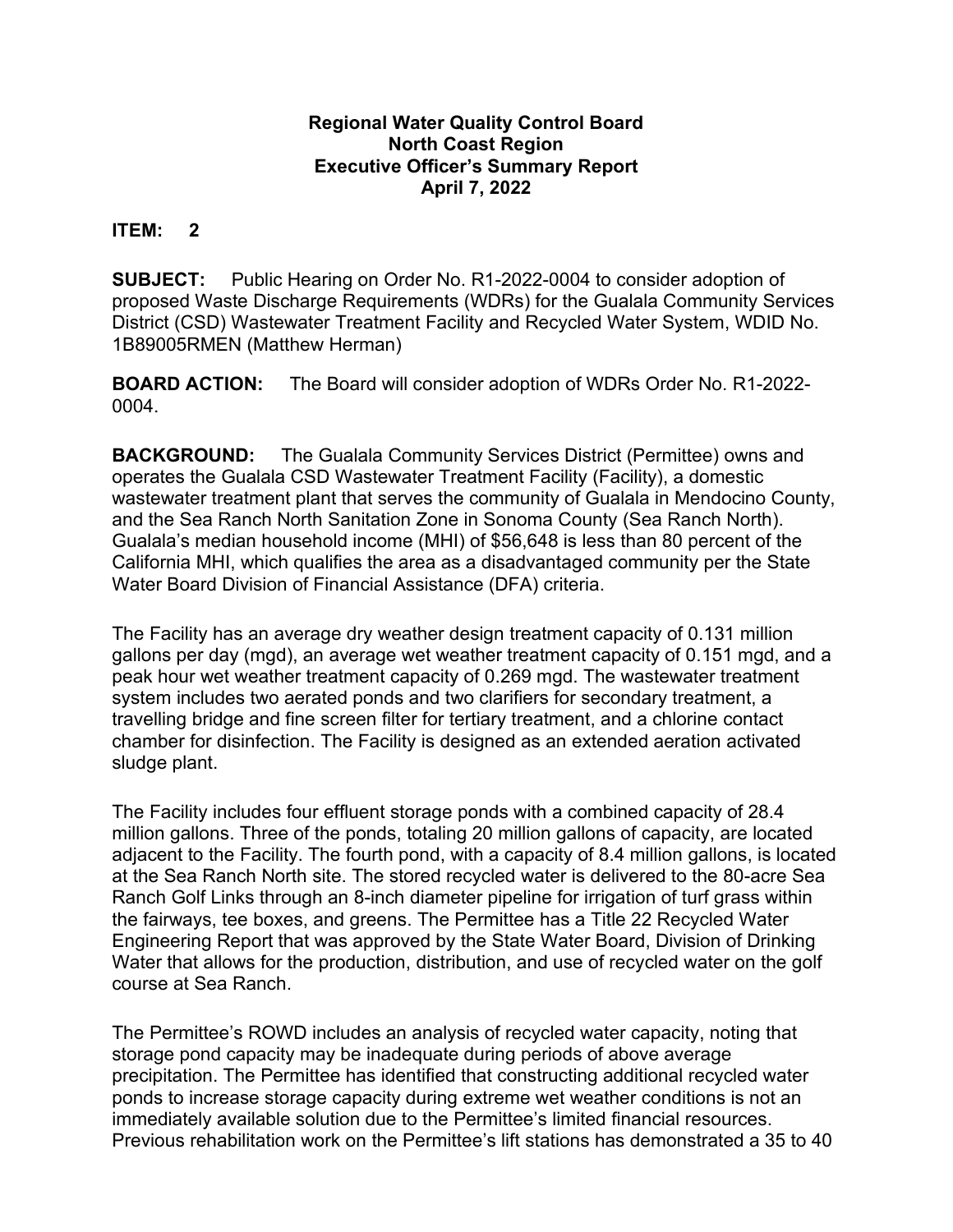percent reduction in the Facility's wet-weather influent flows by reducing inflow and infiltration of rainwater into the collection system and ultimately into the Facility during wet weather events. As such, the Permittee has focused its efforts on addressing inflow and infiltration issues in its collection system. The Permittee is currently seeking financial assistance in the form of grants and/or low-interest loans from DFA for several Facility upgrade projects to improve treatment operations and expects a portion of this funding to allow significant rehabilitation of their collection system. Additionally, the Permittee is planning to add flow meters to their lift stations and complete a rain study to better determine sources of inflow and infiltration during wet weather events.

The Permittee has requested that this Order provide allowance for use of the approximately two-million gallon percolation pond at The Sea Ranch Golf Links for subsurface disposal during periods of above average precipitation when the storage ponds are filling to capacity. According to the ROWD, the percolation pond has the capacity to percolate up to 600,000 gallons per day. This percolation pond has been used for disposal of disinfected tertiary effluent in recent years when all storage ponds have filled during periods of extreme wet weather and effluent and groundwater monitoring data showed that limited use of the percolation pond for effluent disposal has not resulted in impacts to groundwater. Therefore, the Proposed Order includes effluent and groundwater monitoring requirements for occasional use of the percolation pond under specific conditions identified in section IV.E (Land Discharge Requirements) of the Proposed Order.

As an alternative to installing new recycled water storage ponds, Gualala CSD and The Sea Ranch Golf Links are also investigating the potential to convert other existing ponds at the golf course for future recycled water storage. This project is not expected to eliminate the recycled water storage capacity deficit but is expected to reduce any need to direct effluent water to The Sea Ranch Golf Links percolation pond. It has been estimated that an additional eight million gallons of recycled water storage may be required to eliminate the use of the percolation pond during extreme wet weather conditions.

Historically, Gualala CSD, Sea Ranch North, and The Sea Ranch Golf Links have been regulated by separate WDRs, Order Nos. 92-120, 92-121, and 94-004 (Previous Orders), respectively. Proposed Order No. R1-2022-0004 will serve as a single waste discharge requirements permit and a master water recycling permit, thus replacing all three Previous Orders.

**DISCUSSION:** The Proposed Order continues to prescribe technology-based effluent limitations for biochemical oxygen demand (BOD) and total suspended solids (TSS), and effluent limitations for total coliform bacteria, turbidity, and pH. The Proposed Order also include requirements for the production, distribution, and use of recycled water as well as requirements that apply during periods of sustained wet weather.

The Proposed Order further includes special provisions which require studies and reports to ensure compliance with the operations, recycled water, source control, and biosolids disposal requirements. Additionally, a special study requirement for the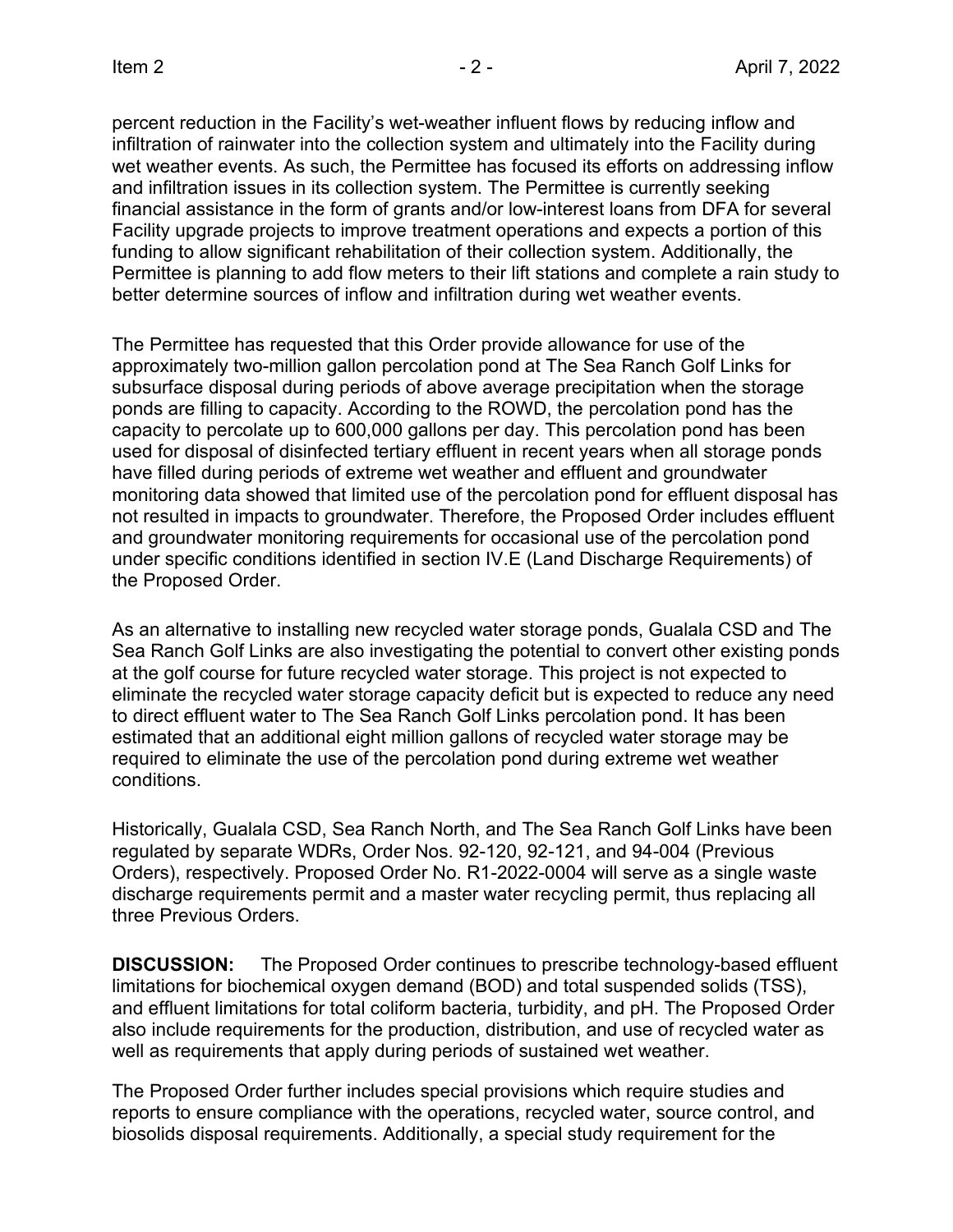preparation and submittal of a Disaster Preparedness Assessment Report and Action Plan has been included in the Proposed Order. Other noteworthy changes to the Proposed Order include the following:

- 1. **Recycled Water Requirements.** The Proposed Order serves as waste discharge and master recycling requirements. It combines components of Order Nos. 92-120 (WDRs for Gualala CSD), 92-121 (Water Reclamation Requirements for Gualala CSD and Sea Ranch Village Incorporated Sea Ranch Golf Links), and 94-004 (WDRs for County of Sonoma County Service Area #6 Sea Ranch North Wastewater Treatment and Disposal Facilities). Thus, the Proposed Order includes Water Recycling Requirements (Order section IV.C), Recycled Water Use Site Specifications (Order section IV.D), and Land Discharge Requirements that apply for any discharges to the percolation pond (Order section IV.E).
- 2. **Disinfection Process Requirements.** The requirement from the Previous Order No. 92-120 that a minimum chlorine residual of 1.5 mg/L be maintained at the end of the chlorine contact basin (before dechlorination) has been replaced by Title 22 chlorine disinfection requirements for recycled water, as specified in section B.2 of the Proposed Order.
- 3. **Septage Receiving.** The Proposed Order includes language that would allow the Permittee to accept septage at an approved septage receiving station upon approval of a septage management program by the Regional Water Board Executive Officer. The Permittee would need to submit a written septage management plan for such approval. The Permittee is not currently proposing to accept and treat domestic septage. (Order section III.M)
- 4. **Land Discharge Requirements.** The Proposed Order allows for the occasional use of the percolation pond at The Sea Ranch Golf Links for disposal of excess disinfected tertiary effluent during above-average wet-weather years. The Proposed Order requires the Permittee to demonstrate that recycled water storage and use has been managed to minimize the potential for needing to discharge to the percolation pond and that the discharge is necessary to prevent uncontrolled releases of stored effluent due to circumstances that are beyond the control of the Permittee.
- 5. **Revised Basin Plan receiving water limitations.** A new Basin Plan groundwater toxicity receiving water objective is included in the Proposed Order to implement the 2016 amendments to the Basin Plan. (Order section VII.A.6)
- 6. **Compliance Determination Language.** The Compliance Determination section of the Proposed Order provides clarity on how compliance with Order requirements will be determined. (Order section IX)
- 7. **Monitoring and Reporting Requirements.** Changes to the monitoring and reporting program (MRP) have been made as follows: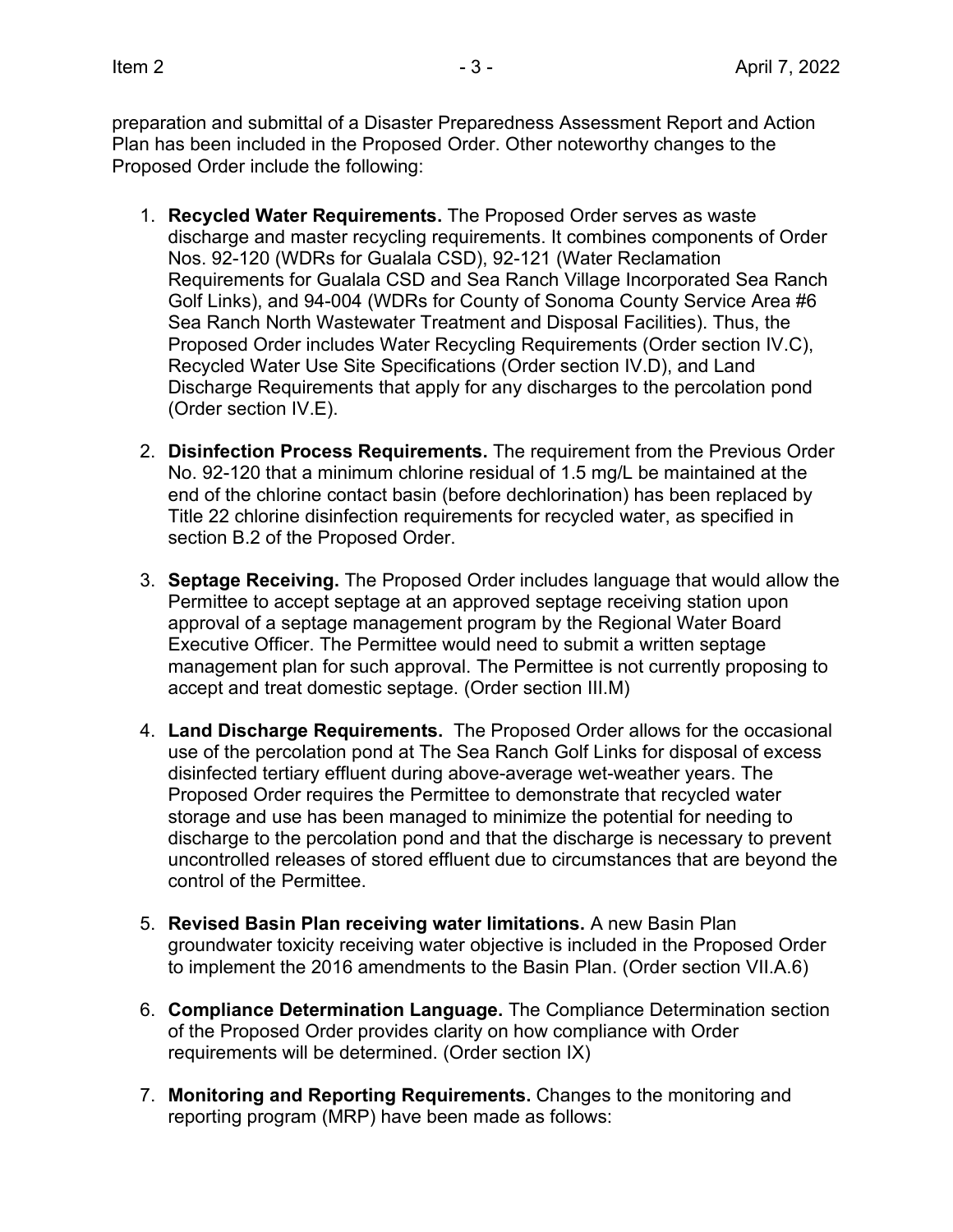- a. MRP Table E-1, Monitoring Station Locations identifies all monitoring locations and provides a description of each one. Monitoring location names are identified to prepare for future electronic monitoring through the State's data management system.
- b. MRP Table E-5 requires reporting of information and calculations to demonstrate that recycled water use at The Sea Ranch Golf Links is being applied at hydraulic and nutrient agronomic rates and that other Title 22 requirements are being met (no soil saturation, ponding, or runoff off site, signage in place, no vectors). (MRP section III.D)
- c. Storage pond monitoring requirements are included both for recycled water storage ponds and the influent storage pond at Sea Ranch North. With the adoption of the Proposed Order, the Sea Ranch North WDRs (Order No. 94-004) will be rescinded. Since Gualala CSD is accepting wastewater from Sea Ranch North pursuant to an agreement, it is appropriate that this monitoring be included in the Gualala CSD WDRs. (MRP section III.G)
- d. Land discharge monitoring requirements include extra reporting requirements that apply when wet weather causes recycled water storage ponds to fill above specified levels (MRP section III.H.1), as well as monitoring and reporting requirements when discharges occur to the percolation pond (MRP sections III.H.2 and IV.1).
- e. Sanitary sewer system reporting requirements in MRP section V.B.2.h are included to demonstrate that the Permittee continues to work on measures to address infiltration and inflow to minimize the impact of wet weather on the treatment plant and particularly the recycled water storage ponds in order to minimize the need for use of the percolation pond disposal option.
- f. The MRP includes a new annual volumetric reporting requirement to implement the requirements of the State Water Board Recycled Water Policy (MRP section 10.4.3).

A copy of the Draft Order was posted on the Regional Water Board website and was available for public comment from December 15, 2021 through January 14, 2022 for the 30-day comment period. Regional Water Board Staff (staff) received a single comment letter from the U.S. Fish and Wildlife Service (FWS) within the allotted public comment period. A description of the comment received, and staff's response is provided in the attached Response to Comments document. The comments and staff's response are summarized below.

The FWS provided comment that the Permittee can view the FWS's planning tool, the IPac System, which streamlines the environmental review process, and generate a species list to determine if consideration is required to any applicable listed species in the action area of the Proposed Order. Regional Water Board staff identified that Section II.I of the Proposed Order specifies that the Permittee is responsible for meeting